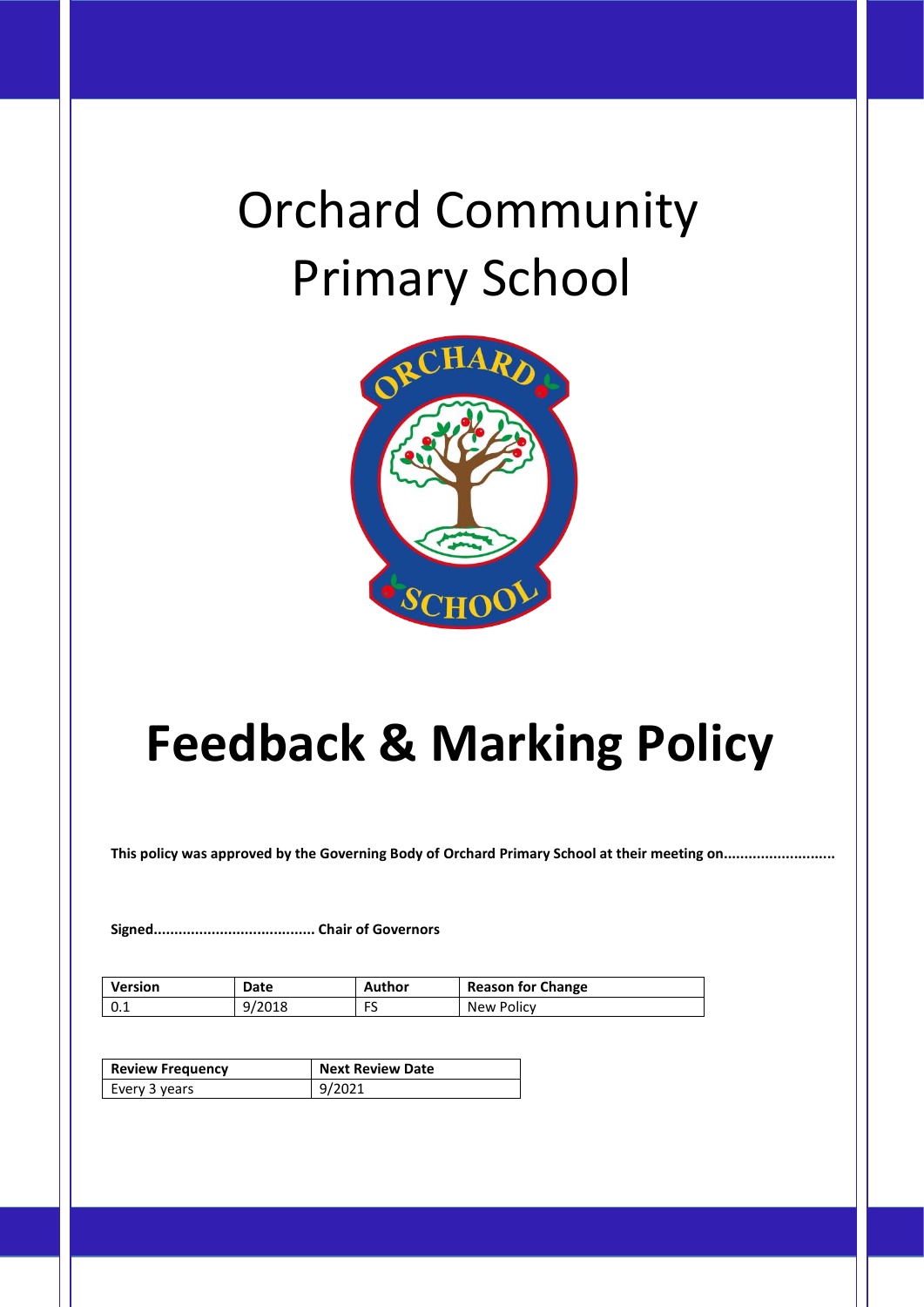#### **Introduction**

At Orchard Primary School, we recognise the importance of feedback as an integral part of the teaching and learning cycle, and aim to maximise the effectiveness of its use in practice.

The purpose of this policy is to provide clear guidelines so that there is a consistent approach to feedback and marking throughout our school.

All members of staff should have high, but realistic expectations of the work that each individual can achieve and ensure that the quality, quantity and presentation of work meets the standards required.

#### **Rationale**

In devising this policy, we are mindful of the research surrounding effective feedback and the workload implications of written marking, as well as research from cognitive science regarding the fragility of new learning.

Our policy is underpinned by the evidence of best practice from the Education Endowment Foundation and other expert organisations.

The Education Endowment Foundation research shows that effective feedback should:

- Redirect or refocus either the teacher's or the learner's actions to achieve a goal
- Be specific, accurate and clear
- Encourage and support further effort
- Be given sparingly so that it is meaningful
- Put the onus on students to correct their own mistakes, rather than providing correct answers for them
- Alert the teacher to misconceptions, so that the teacher can address these in subsequent lessons.

Notably, the Department for Education's research into teacher workload has highlighted written marking as a key contributing factor to workload.

As such we have investigated alternatives to written marking which can provide effective feedback in line with the EEF's recommendations, and those of the DfE's expert group which emphasises that marking should be: Meaningful, Manageable and Motivating.

We have also taken note of the advice provided by the NCETM (National Centre for Excellence in Teaching Mathematics) that the most important activity for teachers is the teaching itself, supported by the design and preparation of lessons.

#### **Key Principles**

Our policy on feedback has at its core a number of principles:

- The sole focus of feedback should be to further children's learning
- Evidence of feedback is incidental to the process; we do not provide additional evidence for external verification
- Feedback should empower children to take responsibility for improving their own work; it should not take away from this responsibility by adults doing the hard thinking work for the pupil.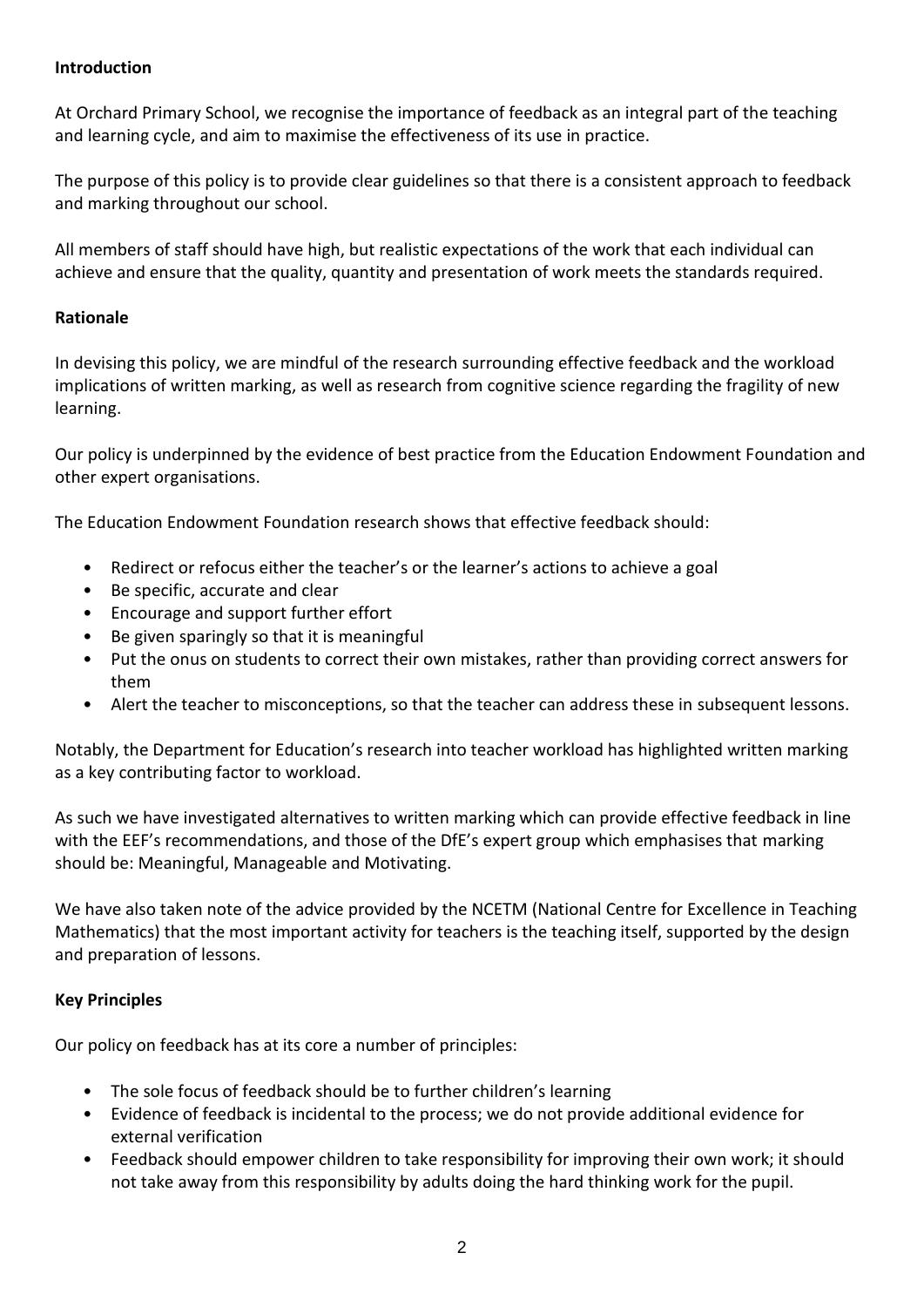- Written comments should only be used as a last resort for the very few children who otherwise are unable to locate their own errors, even after guided modelling by the teacher.
- Children should receive feedback either within the lesson itself or it in the next appropriate lesson.
- The 'next step' is usually the next lesson.
- Feedback is a part of the school's wider assessment processes which aim to provide an appropriate level of challenge to pupils in lessons, allowing them to make good progress.
- New learning is fragile and usually forgotten unless explicit steps are taken over time to revisit and refresh learning. Teachers should be wary of assuming that children have securely learnt material based on evidence drawn close to the point of teaching it. Therefore, teachers will need to get feedback at some distance from the original teaching input when assessing if learning is now secure.

Within these principles, our aim is to make use of the good practice approaches outlined by the EEF toolkit to ensure that children are provided with timely and purposeful feedback that furthers their learning, and that teachers are able to gather feedback and assessments that enable to adjust their teaching both within and across a sequence of lessons.

As such, strategies can include marking, but will mainly be verbal feedback during the lesson.

#### **Why do we give good feedback during the lesson?**

- To assess and discuss with children what they are learning
- To intervene in a timely way if children have not understood work and to further challenge them if they have
- To motivate further by praising current achievements
- To inform the next step in learning so that children know what they need to do in order to improve.
- To provide ourselves with feedback on how well pupils have understood the current work so that we can plan the next stage of teaching and learning.
- To enable teachers to make judgments about pupil attainment, particularly in regard to assessment levels to support ascertaining standards

By giving timely feedback, teachers demonstrate to children that their efforts are valued; this gives additional purpose to pupils' work. If children are not given constructive, specific feedback, they will not know whether their work is good/poor/indifferent, and may lose interest or not produce work of such quality in future.

#### **Feedback and Marking in practice**

It is vital that teachers evaluate the work that children undertake in lessons, and use information obtained from this to allow them to adjust their teaching. Feedback occurs at one of four common stages in the learning process:

- 1. Immediate feedback at the point of teaching
- 2. Summary feedback at the end of a lesson/task

3. Next lesson feedforward – further teaching enabling the children to identify and improve for themselves areas for development identified by the teacher upon review of work after a previous lesson had finished

4. Summative feedback – tasks planned to give teachers definitive feedback about whether a child has securely mastered the material under study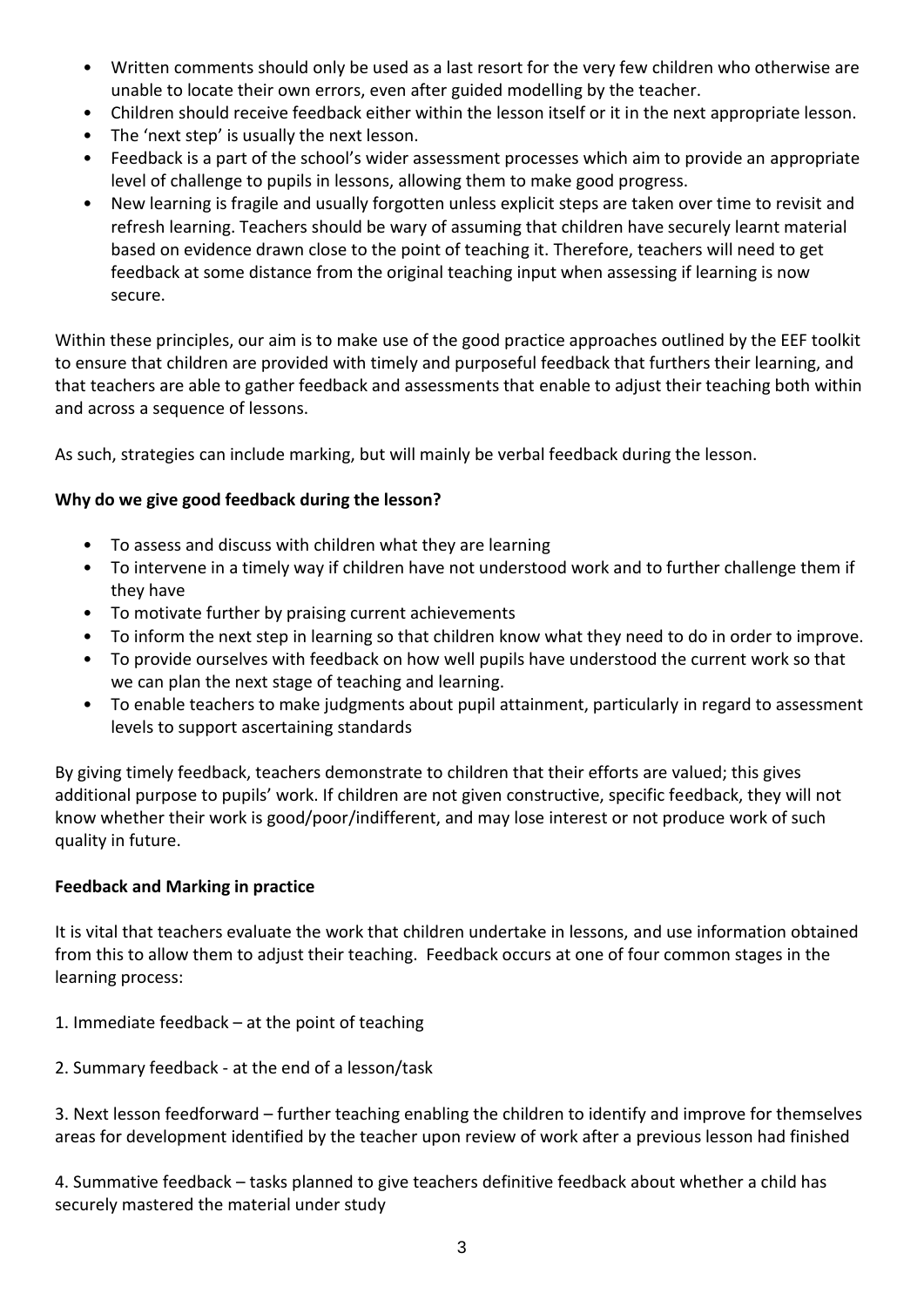| Type      | What it looks like                                                                                                                                                                                                                                                                                                                                                                                                                       | Evidence (for observers)                                                                                                                                                                       |
|-----------|------------------------------------------------------------------------------------------------------------------------------------------------------------------------------------------------------------------------------------------------------------------------------------------------------------------------------------------------------------------------------------------------------------------------------------------|------------------------------------------------------------------------------------------------------------------------------------------------------------------------------------------------|
| Immediate | Includes teacher gathering feedback from<br>٠<br>teaching within the course of the lesson,<br>including mini-whiteboards, bookwork, etc.<br>Takes place in lessons with individuals or<br>٠<br>small groups<br>Often given verbally to pupils for immediate<br>action<br>May involve use of a teaching assistant to<br>provide support of further challenge<br>May re-direct the focus of teaching or the<br>٠<br>task                   | Lesson<br>observations/learning<br>walks                                                                                                                                                       |
| Summary   | Takes place at the end of a lesson of activity<br>٠<br>Often involves whole groups or classes<br>٠<br>Provides an opportunity for evaluation of<br>٠<br>learning in the lesson<br>May take form of self or peer- assessment<br>against an agreed set of criteria<br>May take the form of a quiz, test or score on a<br>game<br>In some cases, may guide a teacher's further<br>٠<br>use of review feedback, focusing on areas of<br>need | Lesson<br>٠<br>observations/learning<br>walks<br>Some evidence of self -<br>and peer-assessment<br>Quiz and test results may<br>be recorded in books or<br>logged separately by the<br>teacher |

| Feedforward:<br>'the next<br>step is the<br>next lesson' | For writing in particular, often a large part of<br>٠<br>the next lesson will be spent giving feedback<br>to the class about strengths and areas for<br>development, and giving time for<br>development areas to be worked on and<br>improved through proof reading and editing<br>their work.<br>Do now's are analysed daily and errors and<br>misconceptions addressed in subsequent<br>lessons, in particular in maths meetings. | Lesson<br>٠<br>observations/learning<br>walks<br>Evidence in books of<br>pupils editing and<br>redrafting their work in<br>green pen |
|----------------------------------------------------------|-------------------------------------------------------------------------------------------------------------------------------------------------------------------------------------------------------------------------------------------------------------------------------------------------------------------------------------------------------------------------------------------------------------------------------------|--------------------------------------------------------------------------------------------------------------------------------------|
| Summative                                                | • 'Check it' activities<br>• End of unit or term tests or quizzes                                                                                                                                                                                                                                                                                                                                                                   | Check it activities in<br>books                                                                                                      |
|                                                          |                                                                                                                                                                                                                                                                                                                                                                                                                                     | Quiz and test results                                                                                                                |

Effective feedback makes pupils think about their learning. It also helps them to see that learning is incremental rather than fixed.

To support learning, areas for improvement are often more effective if they are expressed as questions:

- 1. How could you use verbs to change the effect of this sentence?
- 2. How might you avoid starting each sentence with 'I' or 'The'?
- 3. Can you find a way of rewriting these sentences without 'and' or 'but'?
- 4. How could you vary your sentence structure here?
- 5. How else could you connect this paragraph?
- 6. What vocabulary could you use here instead? Suggest three other examples..

Teachers should not be providing pupils with the answer, but expecting them to think and refine their work as a result.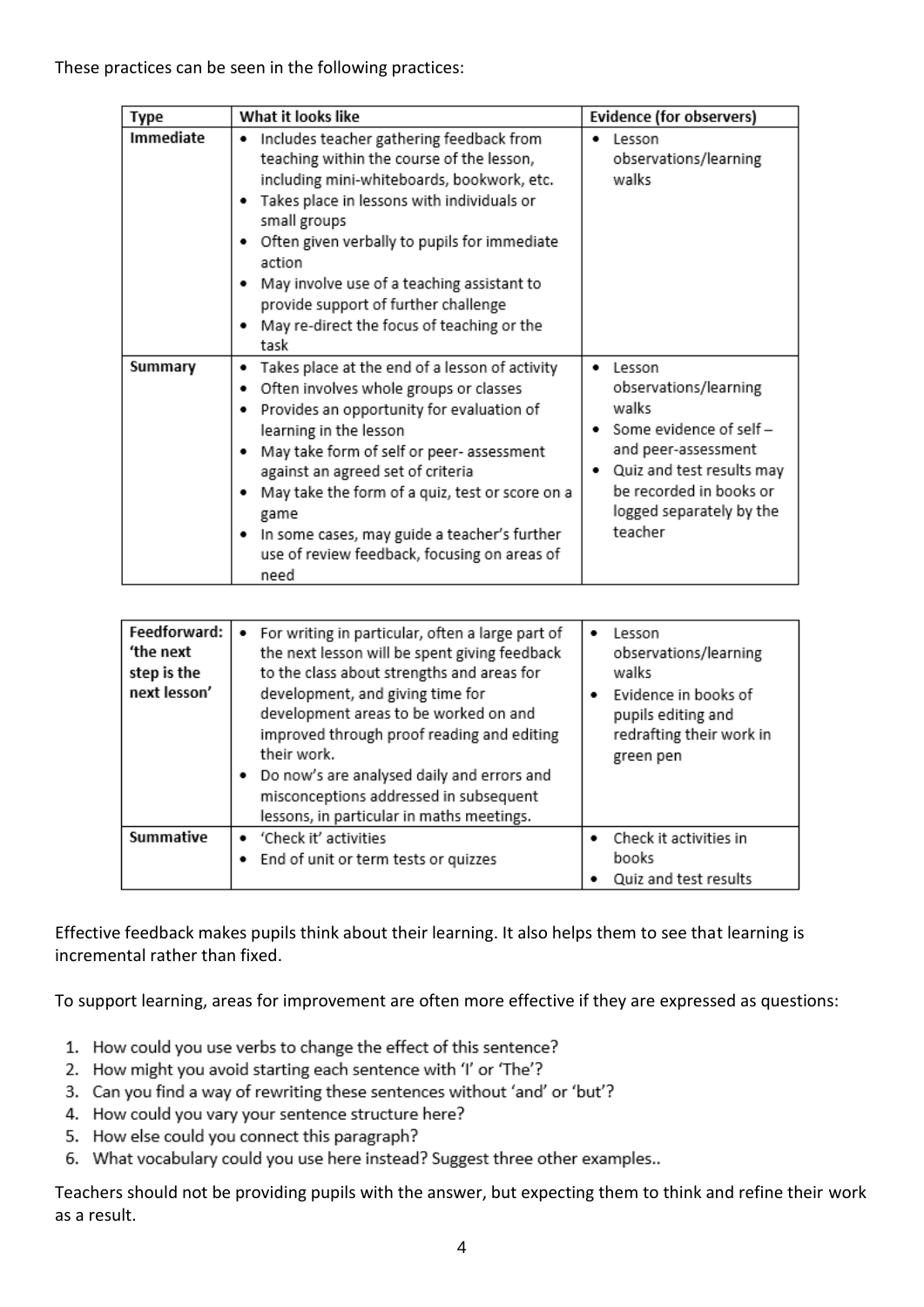#### **When do we feedback or mark?**

- Ideally whilst the work is in progress
- At least at the completion of a piece of work
- As soon after the completion of the work as is possible

Practice will involve a "write, reflect, mark" sequence during lessons where the emphasis is on 'live marking' i.e. adults giving pupils formative, verbal feedback (supported by written prompts if necessary) to focus their attention on what they need to do (or amend) to achieve the objective at the point of learning.

As the feedback is in the context of the lesson, (VF to be written in the margin at the point at which verbal feedback is given), there is an expectation that the pupil will respond to the feedback immediately.

Written feedback will only given by teachers if they have worked with that child in the lesson and they do so there and then to evaluate the impact of feedback.

## **The Book Look**

After the lesson, the teacher looks through the pupils' books to evaluate learning based on what went well (WWW) and what still needs work (EBI).

Teachers sort the books into 3 piles:

- children who didn't grasp the objective or underperformed
- those who showed solid understanding
- those who did particularly well or exceeded the objective

Teachers tick each piece of work to show it has been checked, are free to add a brief comment on the work of pupils they fed-back to, and should 'star' any parts of work that are worth sharing as good examples as 'polaroid moments'.

## **Feedback Sheet**

The teacher completes an A4 'Book Look Feedback Sheet' which acts as an aide memoir to ensure teachers give purposeful feedback and plans challenge or support on an individual basis.

Whole Class WWW/EBI feedback is provided as a 'Headline'.

Where individual children have done particularly well or poorly, the teacher will make a note and use as a teaching point.

They look for both common and individual misconceptions and errors in basic skills to inform teaching and learning. This might include things to do with the technical accuracy of the writing; spelling errors, punctuation omissions, and other transcription mishaps, as well as any content improvements. Presentation is also evaluated.

General 'DIRT' (Direct Improvement & Reflection Time) recommendations and next lesson notes to consolidate, develop and challenge are also recorded.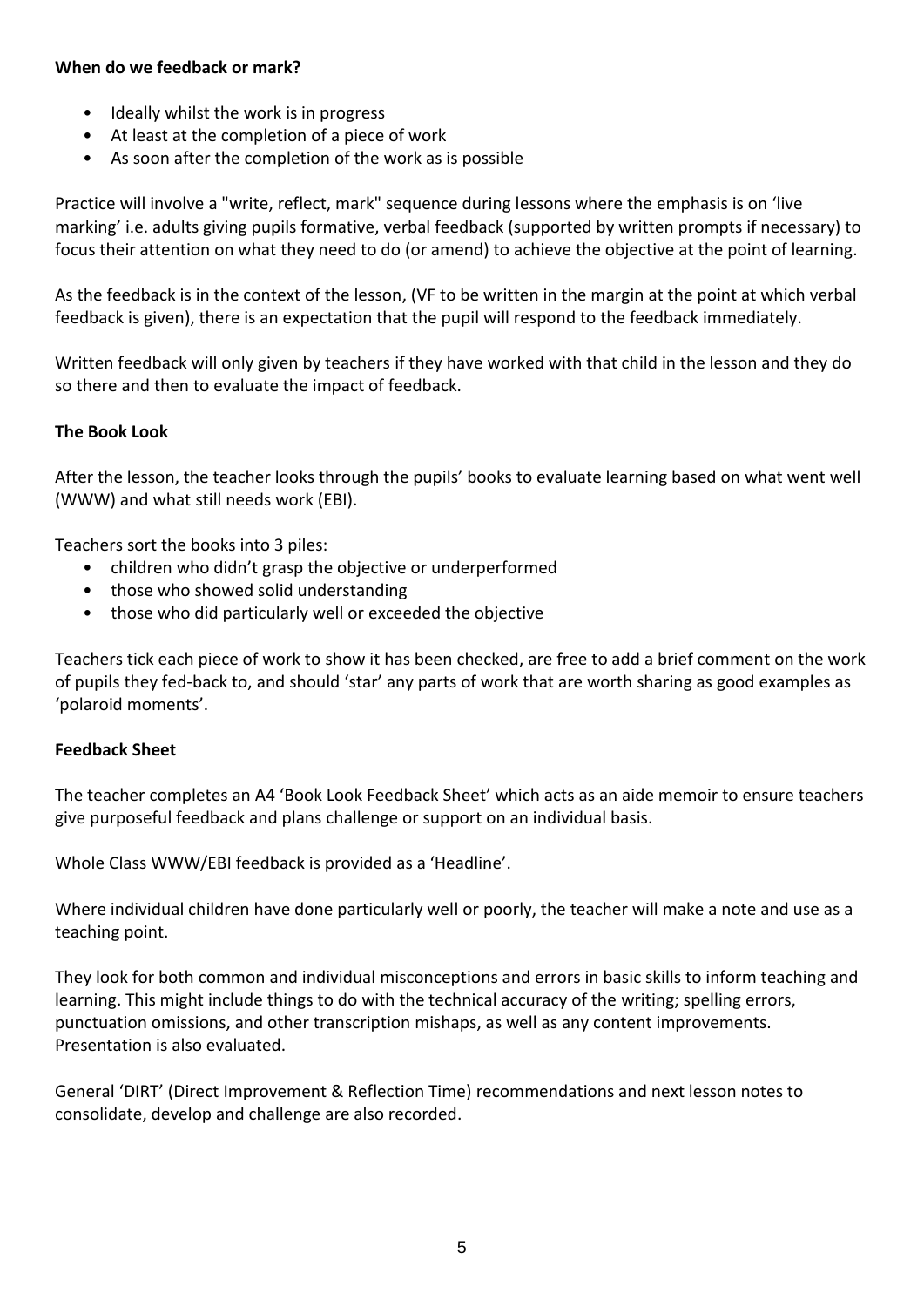## **DIRT – Direct Improvement & Reflection Time: Proof reading and editing in writing lessons**

Once feedback has been posed, pupils need time to respond to be able to reflect critically on how to craft and improve their work, and to develop new techniques to put their feedback into practice. For ease of reference and the sake of consistency, we label this time and space within lessons DIRT – Direct Improvement & Reflection Time.

Most writing lessons will be followed up with a 'DIRT' session where children receive whole class feedback about strengths and areas for development and direct teaching about to help them identify and address their own weaknesses.

Teachers will have looked at pupils' work soon after the previous lesson and identified strengths and weaknesses, looking at both the technical accuracy of the writing; spelling errors, punctuation omissions, and other transcription mishaps as well as things to do with the sophistication of the writing; the actual content.

Where individual children have done particularly well or poorly at something, s/he will make a note on the feedback sheet and use these in the lesson as a teaching point.

The feedback/DIRT session will be divided into two sections:

- 1) proof-reading changing punctuation, spelling, handwriting and grammar mistakes.
- 2) editing improving their work to improve the composition.

The proofreading section will usually be short: about 10 minutes or so, whereas the editing element may take the rest of the lesson.

There are many different tasks that pupils can do doing DIRT. The following list is by no means exhaustive:

- Redrafting a whole piece of work
- Redrafting of a section of the work
- Re-doing something e.g. a graph
- Answering a question/questions
- General Editing

The teacher will share extracts from pupils' work, using either the visualiser or by typing out a couple of lines and displaying them on the interactive whiteboard, at first showing good examples of work.

For example, within the proof reading section, the teacher might showcase someone whose letter heights have the ascenders and descenders just right, then asking pupils to look at their work and rewrite one sentence from it, really making sure they are paying attention to letter heights.

Then s/he might share a section of text with poor punctuation (usually anonymously) and reteach the class the various punctuation rules.

They might then point out some spelling errors that several children are making, and remind children of the correct spelling and how to remember it.

Children will then have a short period of time to proof read their work, checking for similar errors and putting them right. Children sit in mixed ability pairs and support each other in the identification and correction of mistakes.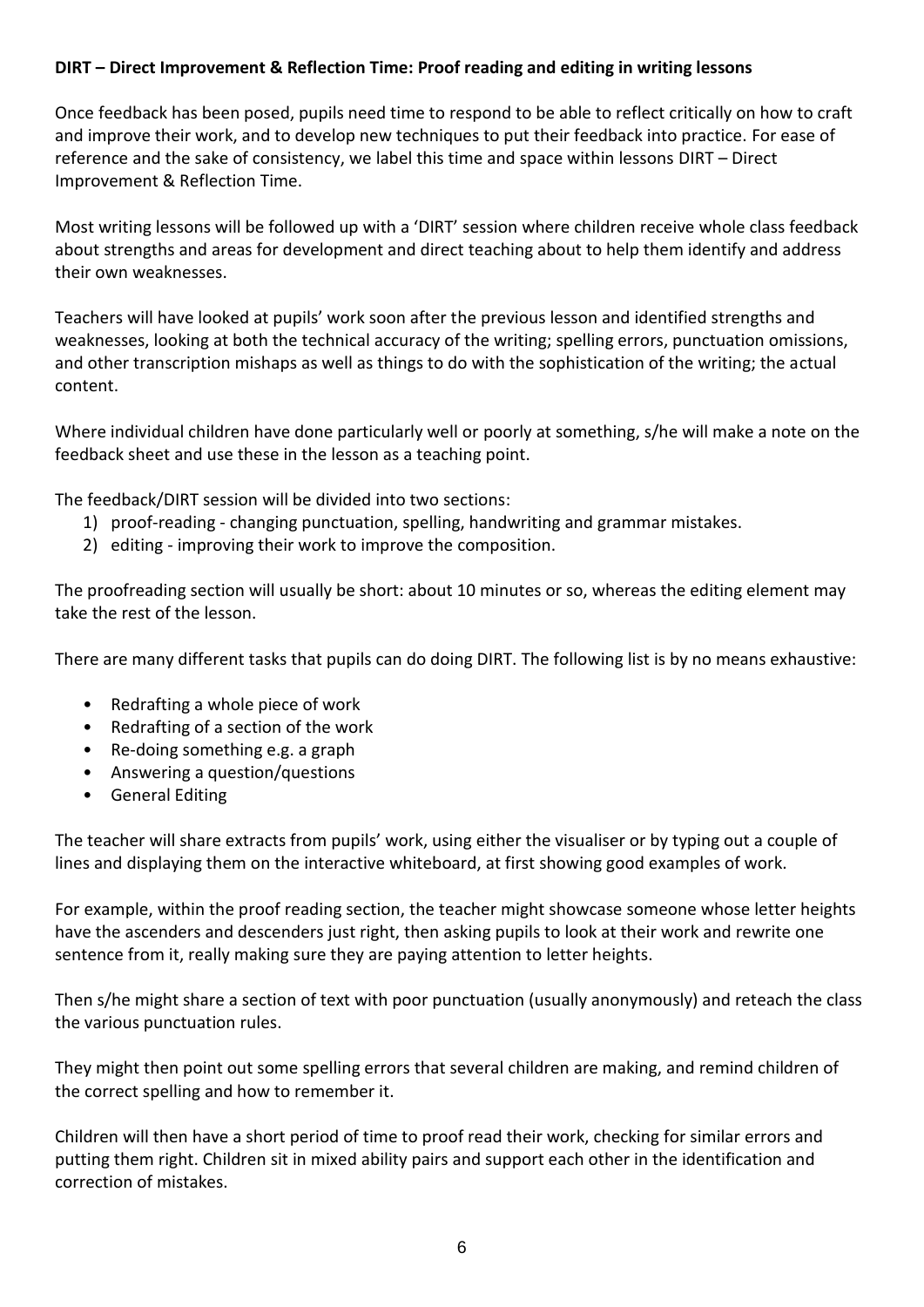Within the editing section of the lesson, for example, the teacher might show a different couple of pieces of work where children have described a character very well, pointing out what it is that has made the description so vivid. The teacher might then share a less good example which might be from an anonymous or fictional piece. The children would then suggest together how this might be improved. Then in their pairs they read together each other's work, and suggest improvements, alterations and refinements which the author of the piece then adds – in **purple** pen to help the teacher see what changes the child has made.

#### **Intervening when children find editing hard**

A few children will need more support than this in order to be successful at improving their own work. Younger children in KS1 in particular may need more support as they learn to become more independent, although many young children are quite able to edit and proof read independently after teacher modelling.

As with all intervention, teachers should always seek to use the minimal level possible, only escalating to the next level if the child still needs further support.

Some children may need a gentle prompt to narrow down their focus when looking for mistakes, for example a written comment alerting them that there are some missing full stops, without telling them how many or where. Or a simple pointer – 'description' perhaps or 'ambiguous pronouns' or 'figurative language' or 'and then' with a red cross through it. This would be in addition to, and not instead of, the teacher modelling editing for these before the independent section of the lesson.

Others might need even more support and need to be provided with clues to help them. For example, the teacher might need to draw abox around a section of text to narrow down the search area for the pupil, alongside the comment that there are speech marks missing or tenses jumped or the same sentence structure over-used. Or they might need to write a comment at the end saying there are 8 run-on sentences or 5 instances of non-standard English.

Other strategies: In KS1 and for some Reception children, premade stampers are available to prompt children to look for certain mistakes. A 'Crimes Against Writing' prompt sheets can be used with KS2 classes until these basic skills are securely in place for most of the class. Certain individuals may need to carry on referring to these longer until the checklist is thoroughly internalised.

Where mistakes are deeply entrenched, or the children are very young and lack confidence, the teacher may need to do some direct work modelling how to overcome these: for example, to clear up the confusion with apostrophe use. The teacher might set a group of children an editing challenge based not on their own work but on a fictional piece of work with only one, recurrent error.

An adult might then support the group in identifying where apostrophes do and do not belong. They might do this instead of editing their own work or as a prelude to it, depending upon their learning needs. But what the teacher is not doing is using a marking code that does all the error identification for the pupil as this takes away any responsibility from the pupil at thinking hard about how to improve.

## **Spellings**

Spellings and how to mark them can create difficulties. As a general rule, teachers should underline the incorrect spelling for the child to write the correct version. In work where there are many incorrect spellings, careful professional judgment is required in determining how many to identify so as not to demotivate the child.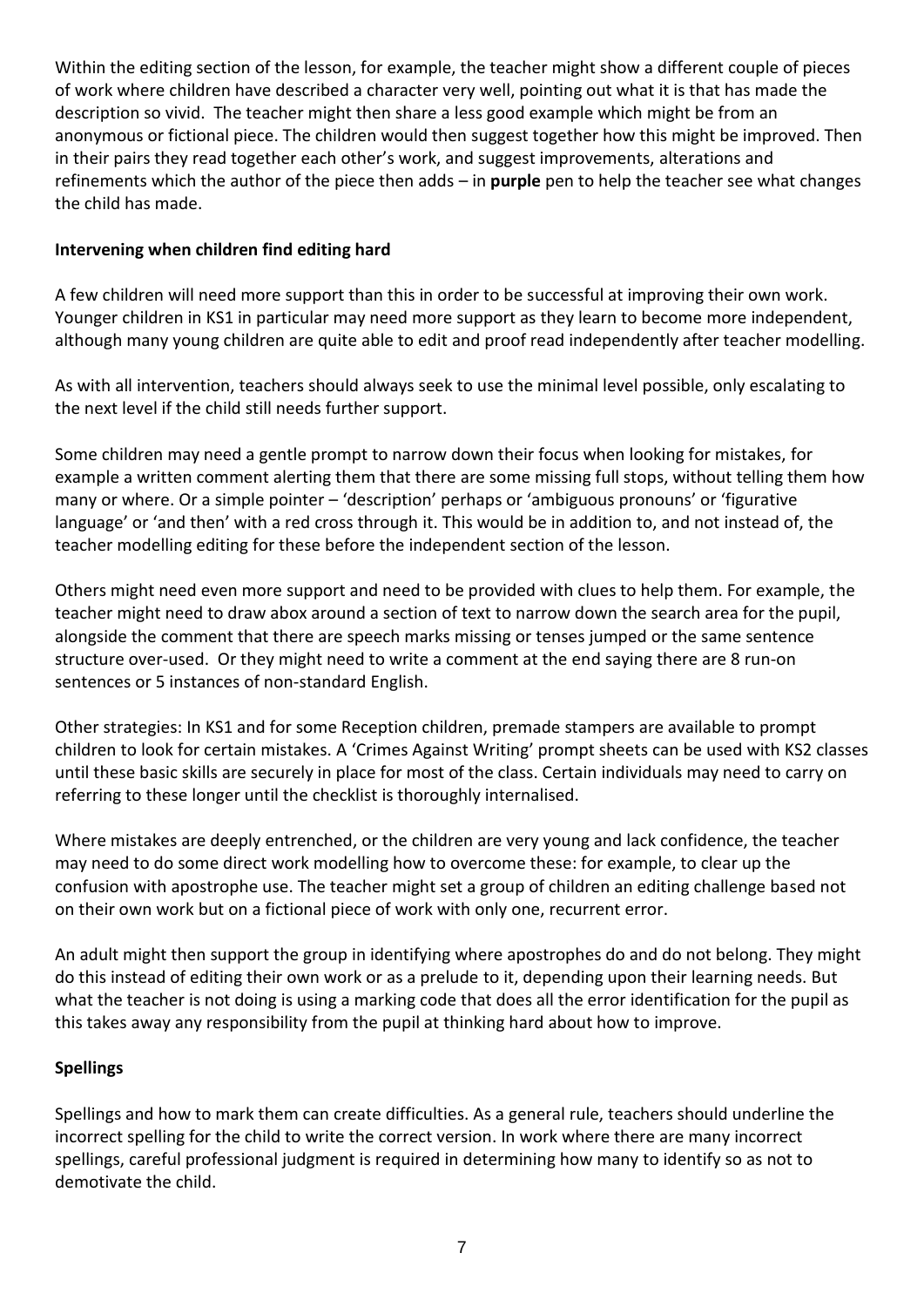## **Challenging the More-Able**

Sometimes it is children who find writing easy who do not challenge themselves to improve their writing through editing, settling too readily for their first attempt. These children may initially need specific clues about what an ever better piece of writing might look like.

- Set group or individual challenges, "before you've finished editing, you need to have…
- Use their work in modelling and then expect them to do the same.

#### **Peer Assessment**

Peer improvement happens when children work with their learning partner to edit and develop a piece of work. It is not when partners swap books and individually 'check' and assess the other's work. To be collaborative, both children read and discuss one of their pieces together, decide the best bits (which may not be the same) giving reasons why, then together talk about the improvements that could be made – which the 'owner' of the work makes, using a their purple editing pen.

Work that have been collaboratively / peer improved needs to be clear that this is the case. It will usually take the form of PI written below the work, with the initials of the pupils involved.

#### **Feedback in maths**

Teachers gain valuable feedback about how much maths teaching is being retained in the longer term from, for example, 'Check Its' given at least 2 weeks after teaching a unit, as well as end of unit tests, which also provide vital feedback to the teacher about areas that might need more teaching for certain individuals either in class or through an intervention.

In terms of day to day maths learning, in KS2, teachers should have the answers to problems available, and after doing 4 or 5 calculations, children should check their answers themselves. That way, if they have got the wrong end of the stick and misunderstood something, they can alert the teacher immediately. Another benefit is that less confident children might want to start at the easiest level of work provided, but with instant feedback available, after getting their first few calculations correct, they feel confident to move to the next level.

Another strategy teachers can use is to get children to compare answers in a group and where answers do not agree, challenge each other and try and find where the other person has gone wrong.

The onus is always on the learner checking their work and if they've got an answer wrong, trying to identify their own errors.

## **Modelling how to check for errors in Maths**

Children need to be taught how to do this purposely; otherwise they think it just means scanning quickly through their work, reading but not really thinking. So as an alternative to providing the answers, teachers should sometimes use the visualiser to model ways of checking and then expect children to do the same, in effect 'proof reading' maths.

So for example, children might repeat a calculation in a different coloured pen and check they've got the same answer. For addition calculations involving more than two numbers, adding the numbers in a different order is an even better way of checking. Teachers should also model how children can use the inverse operation to go and check they get back to where they started.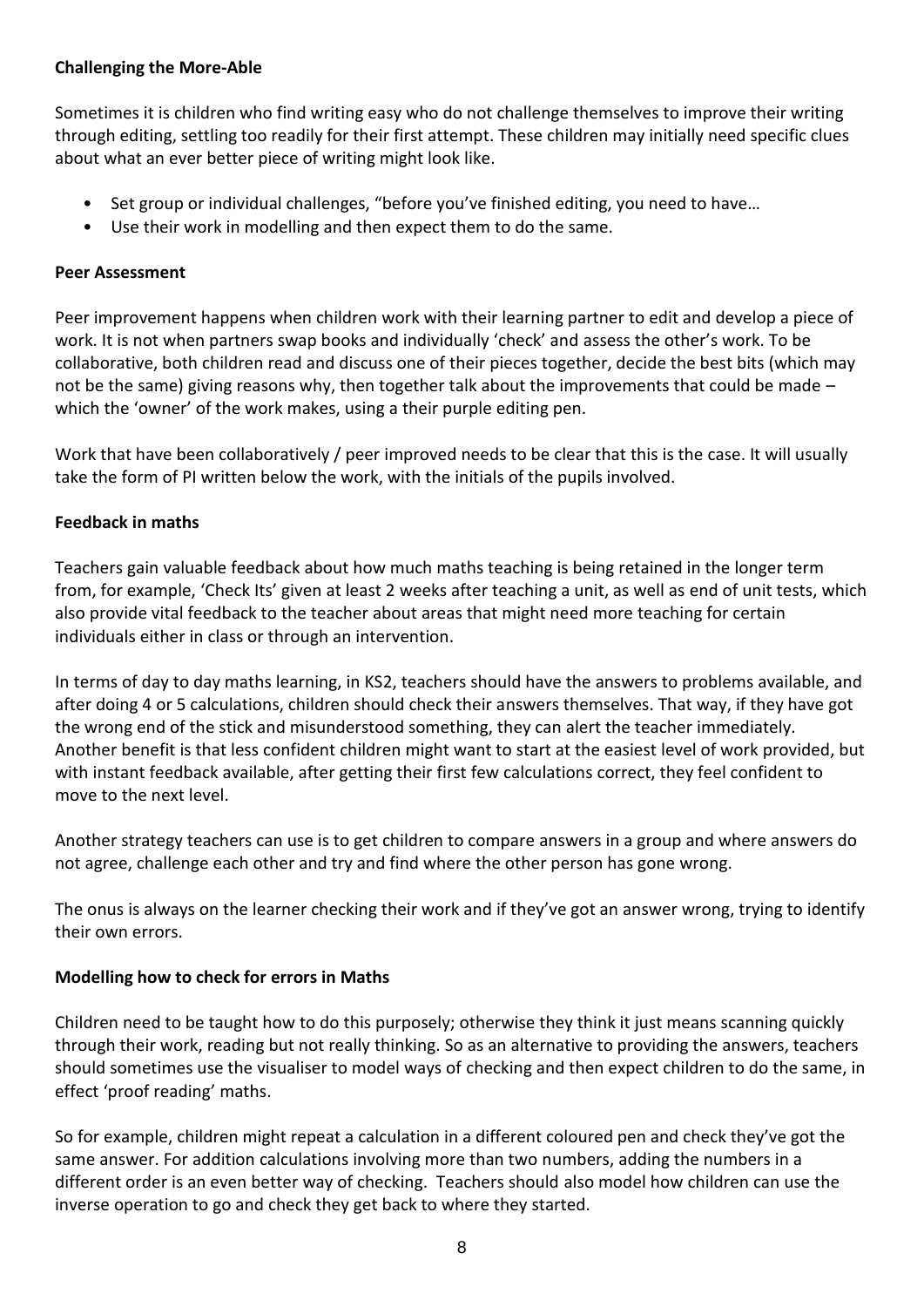With 2 or 3 part word problems, a classic error is to give the answer as the first part of the problem and forget about following through to the second (or third) part of the question. Often, word problems are written with each instruction on a different line, a bit like success criteria. Again, using the IWB to model, teachers should show children how to check work as they go, returning to the question and ticking off each line – writing each answer alongside, being really clear that they are answering the final question, having done all of the previous steps.

#### **Prompt Sheets**

Where children have made mistakes, and are finding it hard to identify where they have gone wrong, a prompt sheet, shared with the class at the start of the lesson, can help. In effect, this is just a process success criteria, but recasting it as a checklist to be used to identify errors means children use it thoughtfully and only when needed.

#### Find my mistake (column addition)

- Did I put each numeral in the right place value column? Check each one.
- Did I forget to regroup?
- Did I forget to add the regrouped ten (or hundred)?
- Did I make a silly error with my adding?
- If you can't find your mistake, ask your partner to go through this checklist with you and see if they can help
- If you are still stuck, is there another child who looks like they are confident with this you could ask?
- If none of this works, ask an adult for help.

It is important that the children move towards internalising what they are doing (over the course of several lessons) so that they no longer need a written checklist because they have their own mental checklist stored in their long term memory, which they are able to retrieve at will.

Giving children work to 'mark' from fictitious other children, which includes all the common misconceptions, is a really good way of helping them develop this.

## **RAG Rating**

In Numeracy, teachers also 'check' work by acknowledging and 'coding' children's work after the lesson using a 'RAG' colour coding system.

As part of this checking, teachers highlight the learning objective/WALT to show their evaluation of the child's understanding (as evidenced in their written work). Teachers use this coding to support their planning for the following session e.g. grouping together children who have a 'red objective' in order to plan targeted support or planning challenge or next steps for children who have achieved 'green' in their work.

## **Feedback and Marking in the Foundation Subjects**

Acknowledgement Marking - Due to time constraints and manageability, foundation subjects are 'light marked' with a courtesy tick to acknowledge that the work has been seen by the teacher, and/or a positive WWW comment, and EBI if necessary.

In Science, two pieces per term will be 'quality marked' against the pos for Scientific Enquiry.